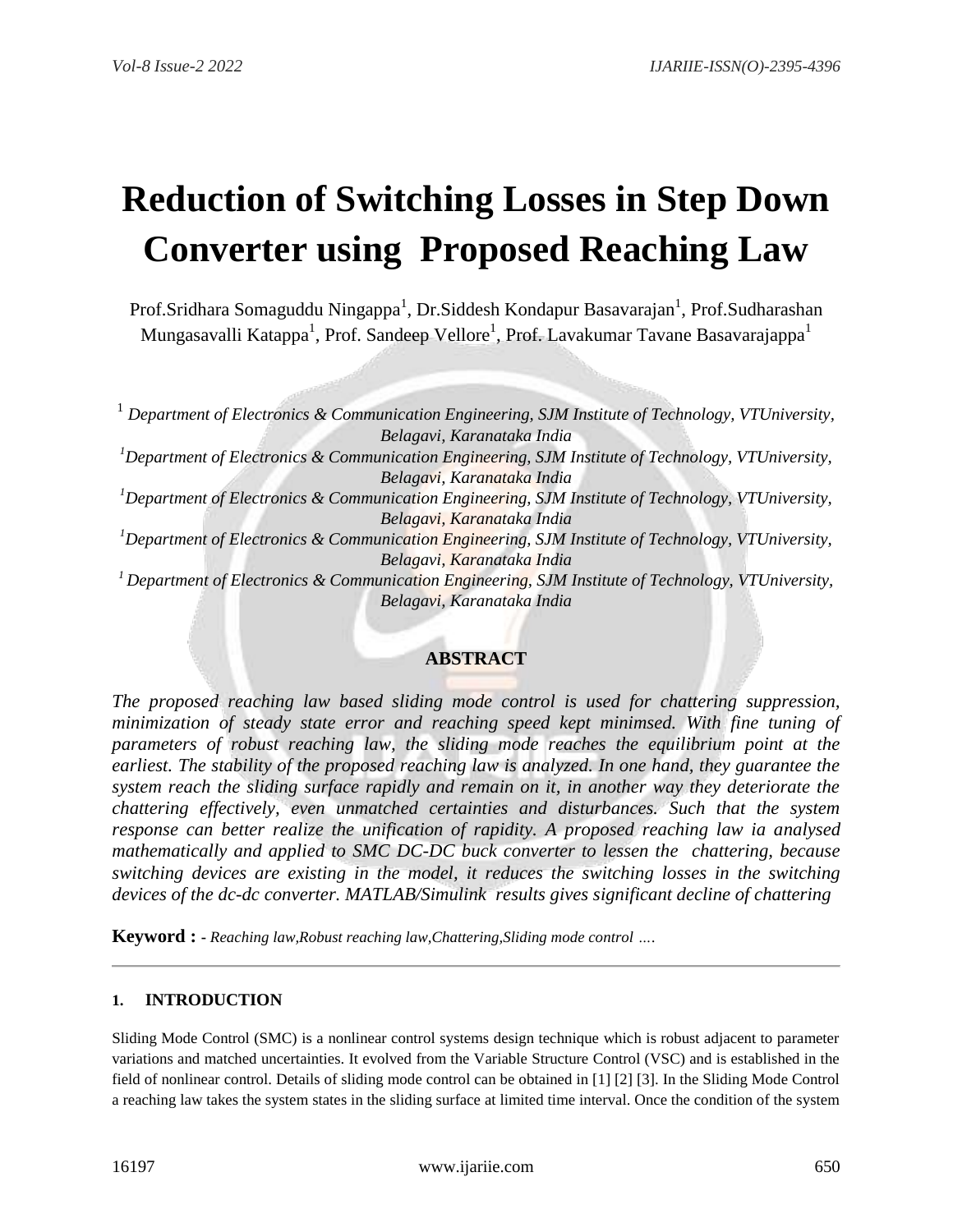reaches the sliding line the switching control causes chattering. The chattering regularity is infinite and its amplitude towards zero. However, in realistic systems due to the dynamics of the Electronics sensors and actuators etc., the chattering frequency is finite and also has some amplitude [4]. In mechanical systems this can result in high bear and losses, as an effect becoming infeasible for use in such systems, on the other hand in high speed electronics it can result in enormous variations in the fixed state presentation resulting in unacceptable systems. a number of methods have been proposed in various research works for explanatory the chattering effect. In [5], VSC along with non sliding methods were used for eliminate the high frequencies by achieving the elimination of chattering. In [6], tuned sigmoid functions were implemented to weaken the chattering. In [7], power rate reaching law was implemented for the alleviation of chattering. Higher order sliding mode wakened the chattering [8] [9]. Smooth Sliding Mode [10] [11][12]Suppressed the chattering however, it was not considered robust against the parameter variations and matched uncertainties, minimization of steady sate errors, robustness explained[13][14]However, the further application of SMC is limited because of the chattering phenomenon, which can excite high frequency dynamics. Thus, some approaches have been proposed to overcome this problem. Continuation control method can solve this problem effectively. Though this method could restraint the high-frequency chattering, it also destroys the sliding mode [15]. Another method of restraining chattering is higher order sliding mode control, which can eliminate the discontinuous term in control input [16]. In this reaching law technique which is used to chattering mitigation can obtain the control law easily [17][18][19]. The problem identified that in the proposed work is chattering in SMC, due to chattering more swirtching losses in the step down converter and not obeying portion of the sliding mode.

#### **2. MATHEMATICAL ANALYSIS OF ROBUST REACHING LAW (RRL)**

A new RL, called RRL, is described in this section. The proposed RRL is described in vector format as  $s' = -\rho(s, \mu, \sigma)$ sign $(s)$  (1)

where  $\sigma$  is a positive integer,  $0 < \sigma < 1$ ;  $\mu$  is a constant,  $0 < \mu < 1$ <br> $\sigma(\sigma \dots \sigma)$   $\left(1 + \frac{-\text{abs}(s)}{\sigma^2}\right)$ 

$$
\rho(s,\mu,\sigma) = \left(1 - \mu e^{\frac{-abs(si)}{\sigma i}}\right)
$$
  
 
$$
si\left(1 - \mu e^{\frac{-abs(si)}{\sigma i}}\right)^{-1} = -sgn(si(t))
$$
 (3)

Integrating with respect to time, reaching time can be calaculated as follows.

When si  $(t)$ >0, for negative values

$$
t_{\text{reach}} = -\int_{0}^{-5i(0)} \left(1 - \mu e^{\frac{-\text{abs}(si)}{\sigma i}}\right)^{-1} ds \tag{4}
$$

When si (t) <0, positive values  
\n
$$
\mathbf{t}_{\text{reach}} = -\int_{0}^{\text{Si}(0)} \left(1 - \mu e^{\frac{-\text{abs}(si)}{\sigma i}}\right)^{-1} \text{d}s
$$
\n(5)

When combined both equation (5) and (6) the reaching time,  
\n
$$
t_{\text{reach}} = -\int_{0}^{\text{abs}(Si(0))} \left(1 - \mu e^{-\frac{-\text{abs}(Si)}{\sigma i}}\right)^{-1} ds
$$
\n(6)

As a final point, we get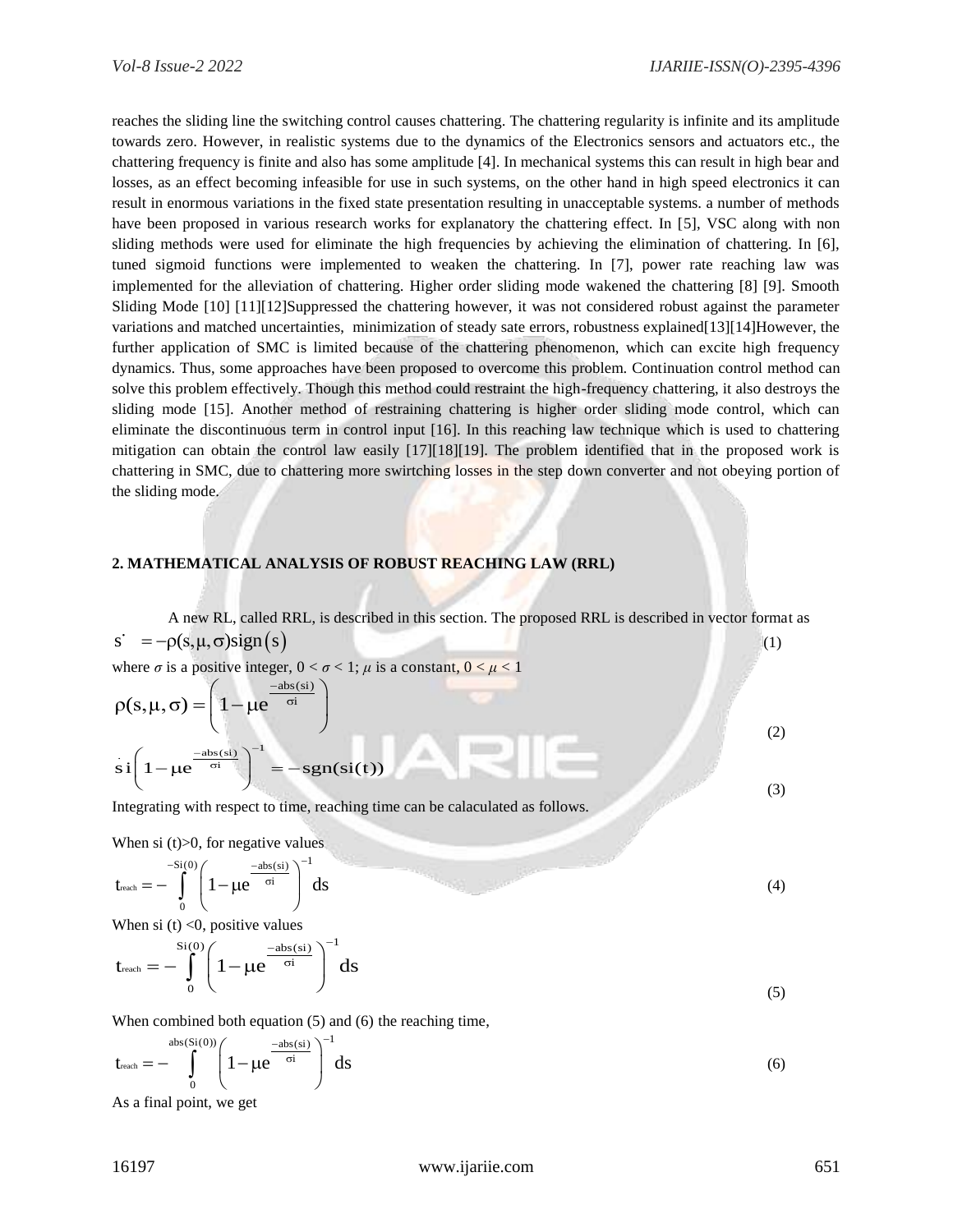(9)

(9)

$$
t_{\text{reach}} = \frac{\sigma i}{k i} \ln \left| e^{ab s (si(0))/\sigma i} - \mu i / 1 - \mu i \right| \tag{7}
$$

The proposed reaching laws  $\mu$  bring the system on to the slidng line, by dereasing the value of  $\mu$ , causes a delay in approaching on to the sliding line, if  $\mu$  value increases the speed of the system states on the trajectory path, whereever the intial conditions of states. σ makes the states to fast speed kept. If the value of σ reduces, the chattering effect can be minimized and the reaching time kept fast by appropriate selection of  $\sigma$  and  $\mu$  values, and reduces the chattering at the orign of the slidng surface. The absolute values of the's' bring the stabilty of the system on the switching surface.

#### **2.1 SMC with Robsut Reaching Law**

Slidng mode control with Robust reaching law is given by

State variable eqaution is given by  $X$  1 =  $V$  ref  $-\beta \dot{V_o}$ 

$$
X_2 = -\frac{\beta i_c}{C}
$$

$$
X_3 = \int X_1
$$

Where  $X_1 X_2$  and  $X_3$  are state variables.[20,21,22]

2.1 **The constant plus proportional rate reaching law or traditional reaching law**:  $\dot{S} = -Qsgn(s) - Ks$  $Q = 1 K_1 Q$ 

$$
S = -Qsgn(s) - Ks
$$
  
Q > 0 and K> 0 are positive constants  

$$
S = -\rho(s, \mu, \sigma)sign(s) = \dot{S} = \alpha_1 \dot{X}_1 + \alpha_2 \dot{X}_2 + \alpha_3 \dot{X}_3 = 0
$$
  
Using equation (1) and (11), we get (Using Control Law) (10)

Using equation (1) and (11), we get (Using Control Law)  
\n
$$
\mathbf{s'} = \mathbf{U}(\mathbf{X}) = -\frac{\partial \mathbf{S}}{\partial \mathbf{X}} \mathbf{B} \left[ \frac{\partial \mathbf{S}}{\partial \mathbf{X}} \mathbf{A} \mathbf{x} + \rho(\mathbf{s}, \mu, \sigma) \text{sign}(\mathbf{s}) \right]
$$
\n(11)

Where A and B are matrix coefficients of the step down converter parameters.Euation (12) represents the control law,  $S = U(X) = -\frac{\omega}{\partial X} B \left[ \frac{\omega}{\partial X} A x + \rho(S, \mu, \sigma) sign(S) \right]$ <br>Where A and B are matrix coefficients of the step down convertions,<br> $-\rho(S, \mu, \sigma) sign(S) = \alpha 1 \dot{X} 1 + \alpha 2 \dot{X} 2 + \alpha 3 \dot{X} 3 = 0$  $U(X) = -\frac{\omega}{\partial X} B I \frac{\omega}{\partial X}$ <br>
Where A and B are matrix coeff<br>  $ρ(s, μ, σ) sign(s) = α1X1 + α$ 

$$
-\rho(s,\mu,\sigma)\text{sign}(s) = \alpha 1X1 + \alpha 2X2 + \alpha 3X3 = 0
$$

Where A and B are matrix coefficients of the step down converter parameters.  
\nEuation (12) represents the law,  
\n
$$
-\rho(s,\mu,\sigma)sign(s) = \alpha 1\dot{X}1 + \alpha 2\dot{X}2 + \alpha 3\dot{X}3 = 0
$$
\n
$$
-\rho(s,\mu,\sigma)sign(s) = \alpha 1\left(-\frac{\beta}{C}\right)ic + \alpha 2\frac{\beta ic}{RC^2} - \alpha 2\frac{UVin\beta}{LC} + \alpha 2\frac{\beta V0}{LC} + \alpha 3(Vref - \beta V0)
$$
\n
$$
Ueq = \frac{LC}{\alpha 2Vin\beta} \left[\rho(s,\mu,\sigma)sign(s) - \frac{\alpha 1ic\beta}{C} + \alpha 2\frac{\beta ic}{RC^2} + \alpha 2\frac{\beta V0}{LC} + \alpha 3(Vref - \beta V0)\right]
$$
\n(12)

Equation (1) and eqaution (12) gives the equivalent value of the input and it's implemented using Simulink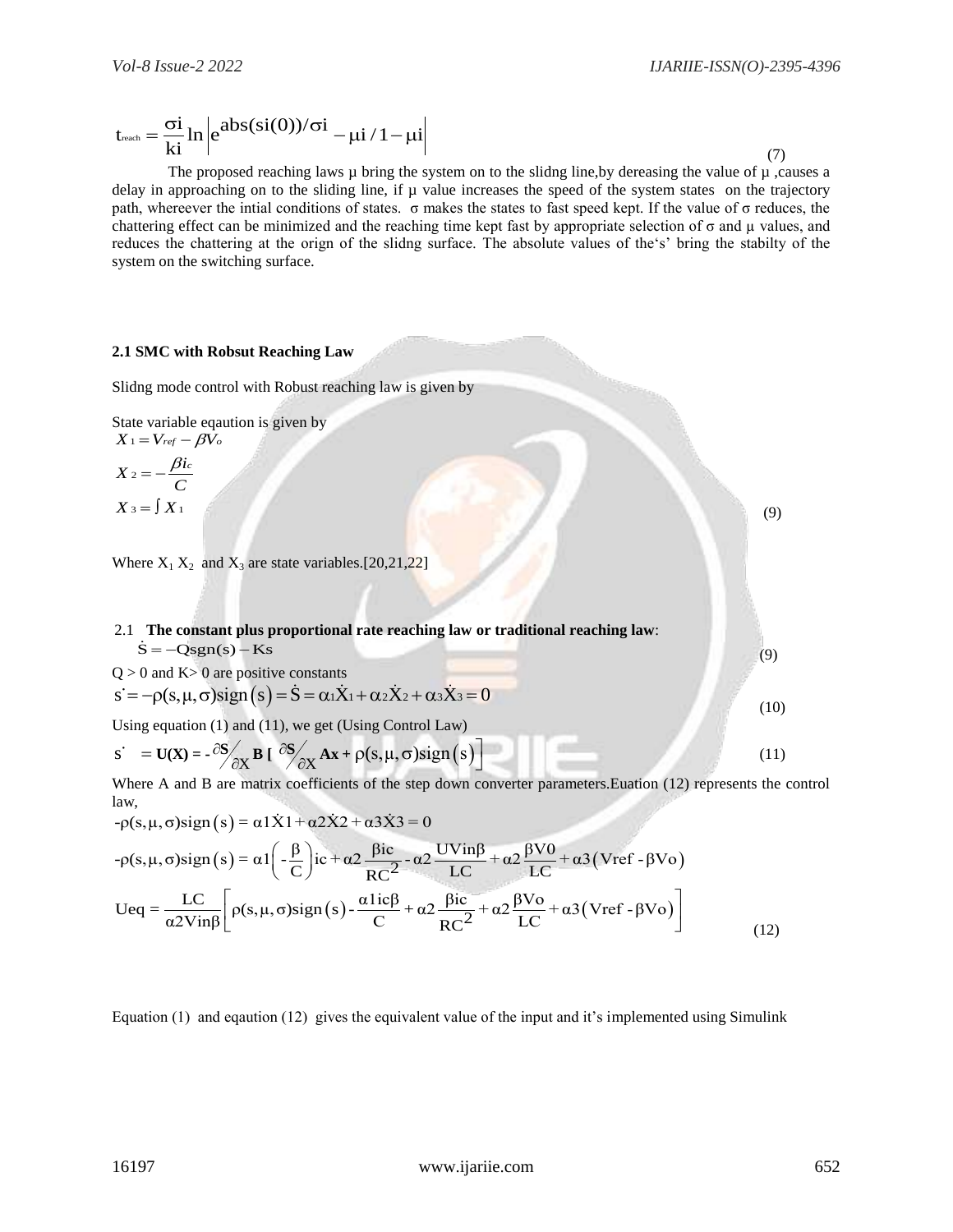#### **3. CHATTERING**

 The chattering is tearness and wearness of the system, it reduces the effieiciency of the step -down converter and also makes more noises and switching losses in the system. The effect of chattering in the step down converter is that more deviated in the output voltage and loss of trajectory path. Figure 2 shows the chattering in SMC. Chattering phenomena is unwanted possessions of variable structure system. The main grounds of chattering a phenomenon is the existence of sign function in control inputs.



Table 1: Specifications of step down converter and proposed reaching law

| Sl.No. | <b>Parameter</b>           | <b>Symbol</b>     | <b>Value</b> |
|--------|----------------------------|-------------------|--------------|
| 1      | Input voltage              | Vi                | 24Volts      |
| 2      | Capacitance                | C                 | $220 \mu F$  |
| 3      | Inductance                 | L                 | $69\mu H$    |
| 4      | Switching<br>Frequency     | fs                | 200KHz       |
| 5      | Minimum load<br>resistance | $R_{\rm L}$ (min) | 6 Ohm        |
| 6      | Maximum load<br>resistance | $R_{I}$ (max)     | 10 Ohm       |
| 7      | Desired Output             | Vod               | 12.V         |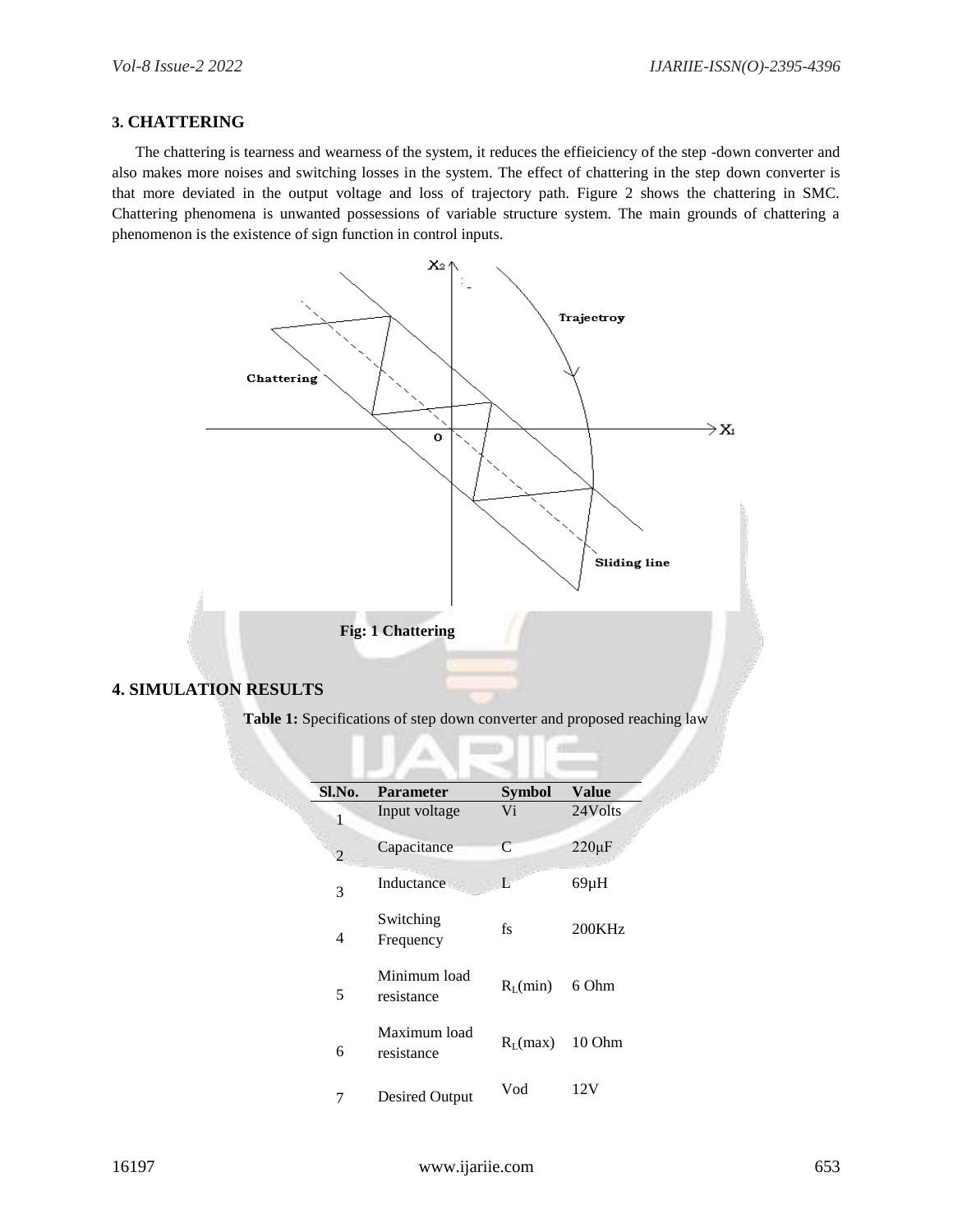

**Fig: 2** Output voltage of Traditional reaching law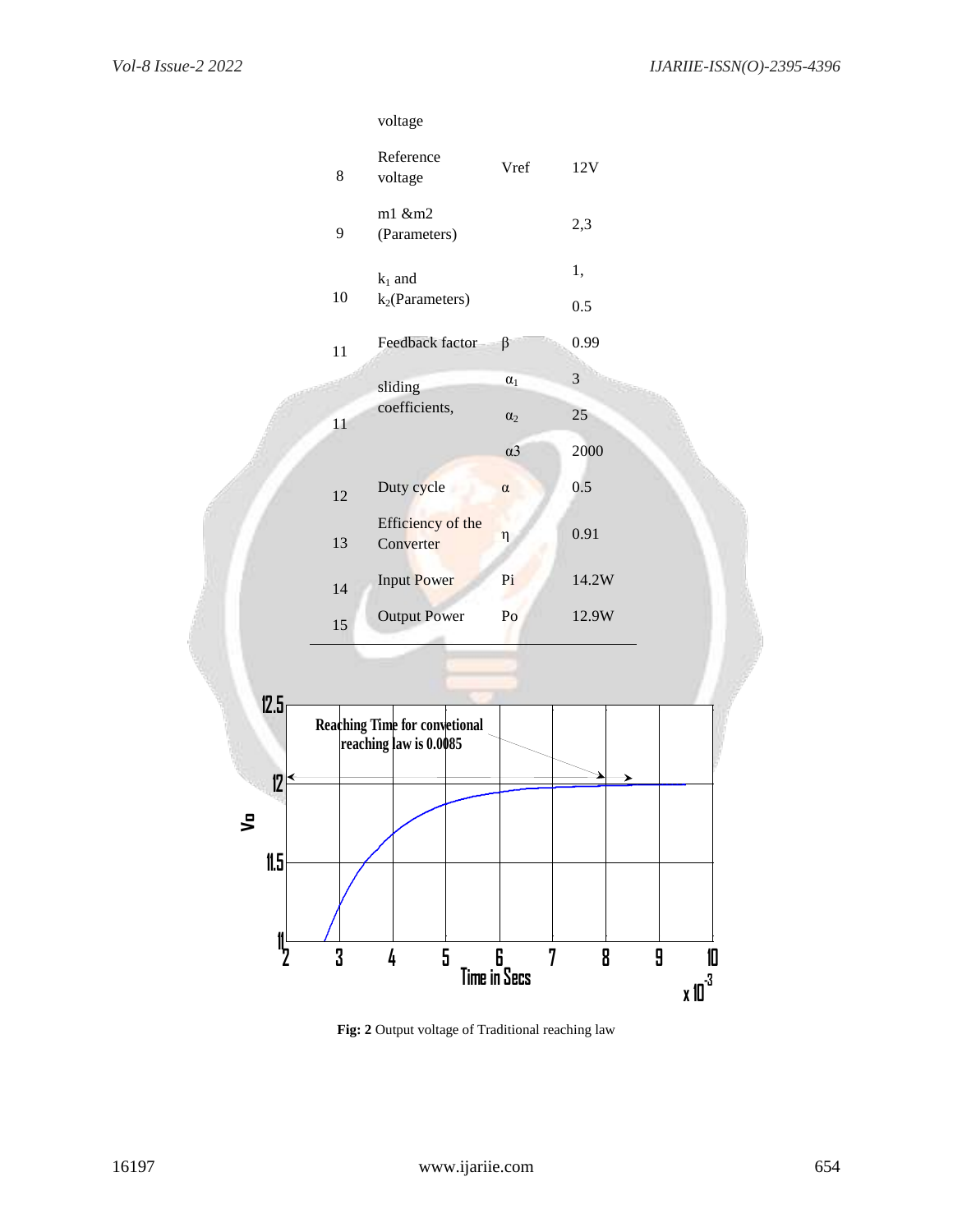

**Fig: 5** Chattering of Robust reaching law.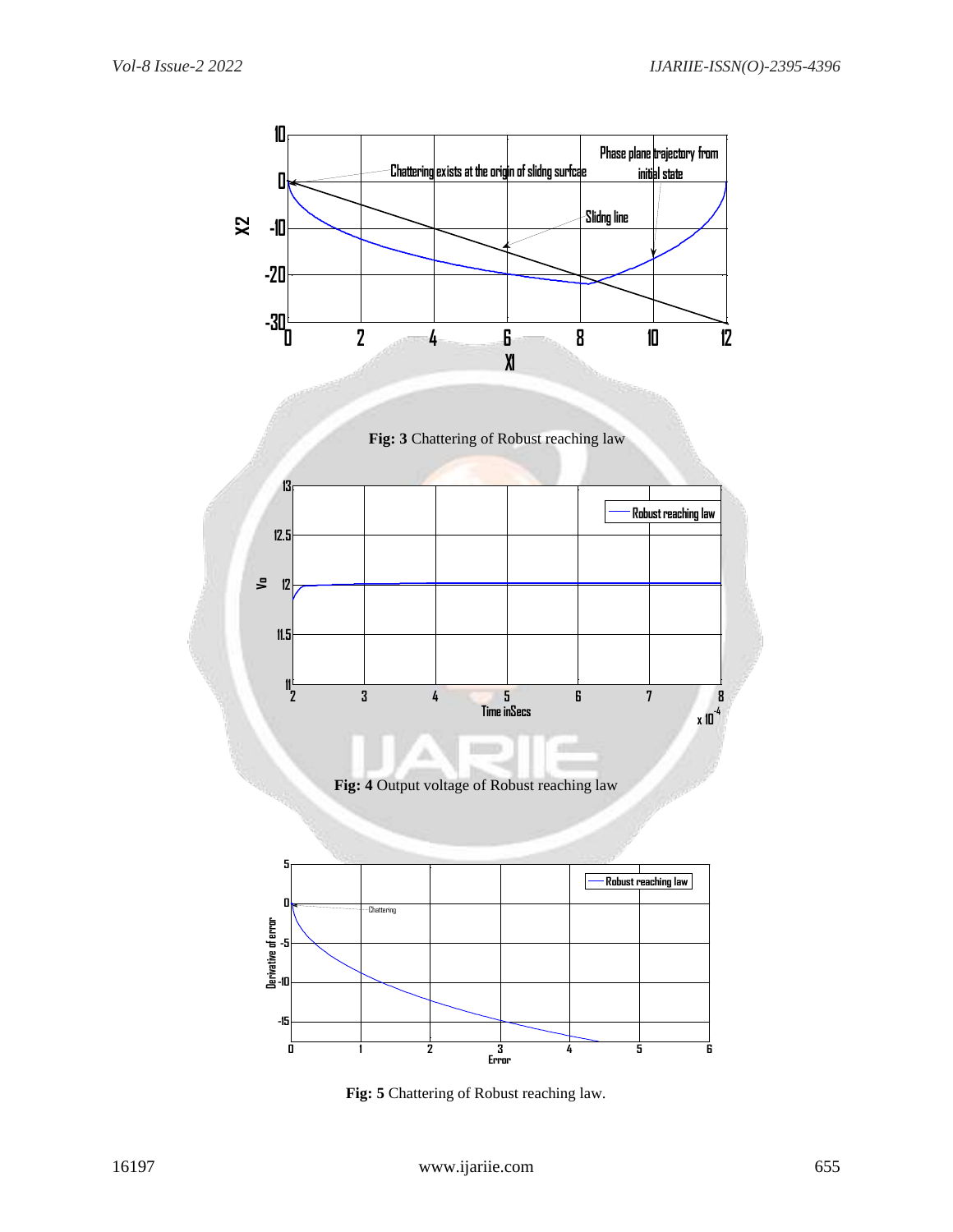The table 1 gives the specification of the reaching law and step down converter. Figure 2 represents the output voltage of the traditional reaching law, it takes the long time to reach the desired output voltage, due to the effect of chattering. Figure 3 represents the chattering of robust reaching law, the Robust reaching law obeys close up to the rule of the sliding surface. Figure 4. Represents the output voltage of the Robust reaching law. The proposed robust reaching law brings the output voltage nearby the origin at minimum time. Figure 5 represents the chattering at the origin of a Robust reaching law. Overall performance of the step down converter is improved. A proposed reaching law gives more dynamic in reaching time and mitigates the chattering effectively than the the traditional reaching law.

## **5. CONCLUSION**

In this paper we discussed the robust reaching law with conventional reaching law about the chattering mitigation and newly designed robust reaching law effectively reduces the chattering and system remains on sliding surfaces. Both reaching laws are applied to DC-DC step down converter. The dynamic performance of the system can be effectively improved by changing the value of the reaching law parameters. Switching losses can be minimsed in the step down converter. The simulation results show that the proposed robust reaching law exhibits superior static and dynamic properties than the constant plus proportional rate reaching law

### **REFERENCES**

[1] V. Utkin, Sliding Modes in Control and Optimization, Berlin: *Springer*, 1992.

[2] John **Y.** Hung, Weibing Gao, *and* James *C.* Hung, Variable Structure Control: **A** Survey *IEEE Transactions On Industrial Electronics***,** Vol. 40, No. 1, Feb 1993

[3] V. Utkin, J. Guldner and J. Shi, Sliding Mode Control in Electromechanical Systems, *Taylor & Francis,* 1999.

[4] C. Edwards and S. K. Spurgeon, Sliding Mode Control Theoryand Applications, *Taylor & Francis*, 1998.

[5] K. David Young, Vadmin I. Utkin,Umit Ozguner Guide to Sliding Mode Control, *IEEE Transactions on Control Systems Technology*, vol. 7, no. 3, May 1999.[6] J. T. Moura and N. Olgac, Robust Lyapunov control with perturbation estimation, *IEE Proceedings - Control Theory and Applications*, vol. 145, pp. 307-315, May 1998.

[7] O. Camacho, R. Rojas and W. García, Variable structure control applied to chemical processes, *ISA Transactions,* vol. 38, pp. 55-72, 1999.

[8] W. Gao and J. C. Hung, Variable structure control of nonlinear systems, *IEEE Transactions on Industrial Electronics,* vol. 40, no. 1, pp. 45-55, Feb 1993.

[9] T. Floquet, J.-P. Barbot and W. Perruquetti, Higher-order sliding mode stabilization for a class of nonholonomic perturbed systems, *Automatica*, Science directpp. 1077-1083, June 2003.

[10] A. Levant, "Higher order sliding modes and arbitrary-order exact robust differentiation," in *Proc. of the European Control Conference* (ECC'01), 2001.